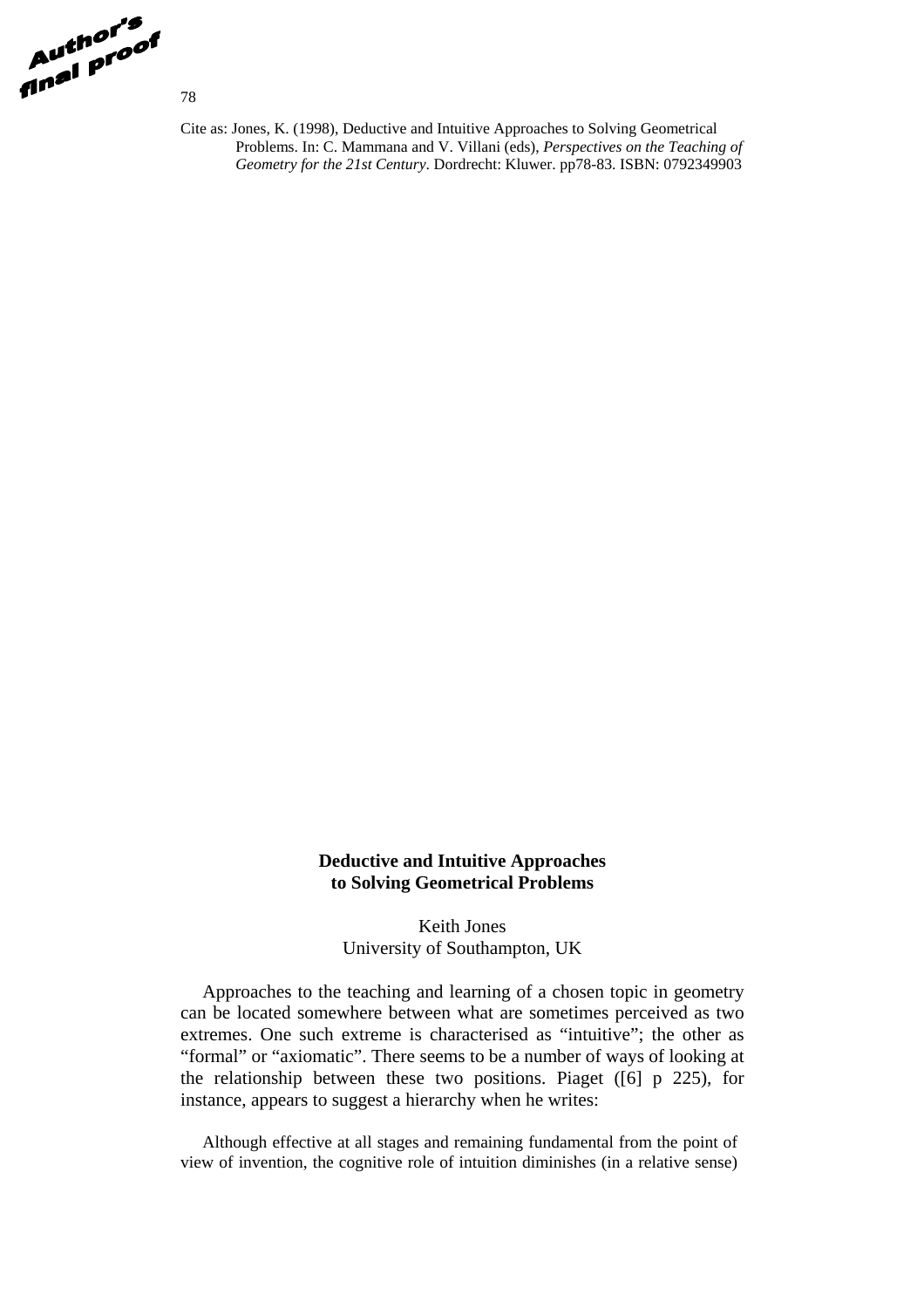#### REASONING IN GEOMETRY 79

during development. .... there then results an internal tendency towards formalisation which, without ever being able to cut itself off entirely from its intuitive roots, progressively limits the field of intuition (in the sense of nonformalised operational thought).

This perspective of a hierarchy, with a shift, be it sudden or gradual, from "intuitive" to "formal", is long-standing. In the UK, as long ago as 1923, the Mathematical Association were recommending three stages in the teaching of geometry [7]; briefly:

#### Stage A: intuitive, experimental work;

Stage B: 'Locally' deductive work in which formal symbolism and deductive reasoning is introduced, but where intuition and induction still have a place and will be used to bridge logically difficult gaps; and

### Stage C: Globally rigorous work

This model, interestingly enough, has similarities to the van Hiele approach which has received some attention over recent years (see, for example, Fuys *et al* [4]). In the same vein, the US NCTM curriculum standards for school mathematics state that "the study of geometry in grades 5-8 links the informal explorations begun in grades K-4 to the more formalised processes studied in grades 9-12" (NCTM [8]p 112).

Nevertheless, other viewpoints have been expressed. Fischbein ([3] p 244), amongst others, for example, suggests either a plurality or a dialectic when he says that:

The interactions and conflicts between the formal, the algorithmic, and the intuitive components of a mathematical activity are very complex and usually not easily identified or understood.

In this chapter I consider *why* people make the decisions that they do when solving geometrical problems. In doing so, I explore the role of geometrical intuition in geometrical problem solving and provide an example of the interplay between students' intuitive and formal (deductive) reasoning. The research I describe was designed to investigate the nature of the relationship between the formal and the intuitive components of mathematical activity as students were solving a series of geometrical problems (Jones [5]). The episode I relate involves two pairs of recent mathematics graduates tackling a well-known geometrical problem. The students were using the dynamic geometry package *Cabri-Géomètre.* 

Schoenfeld has written extensively about his work with students solving (and not solving) the geometrical problem given below (for example, Schoenfeld [9] and [10]). There are four elements in Schoenfeld's framework for analysing mathematical problem solving and within each it is possible to suggest a role for intuition. The problem-solvers' *resources* include intuitive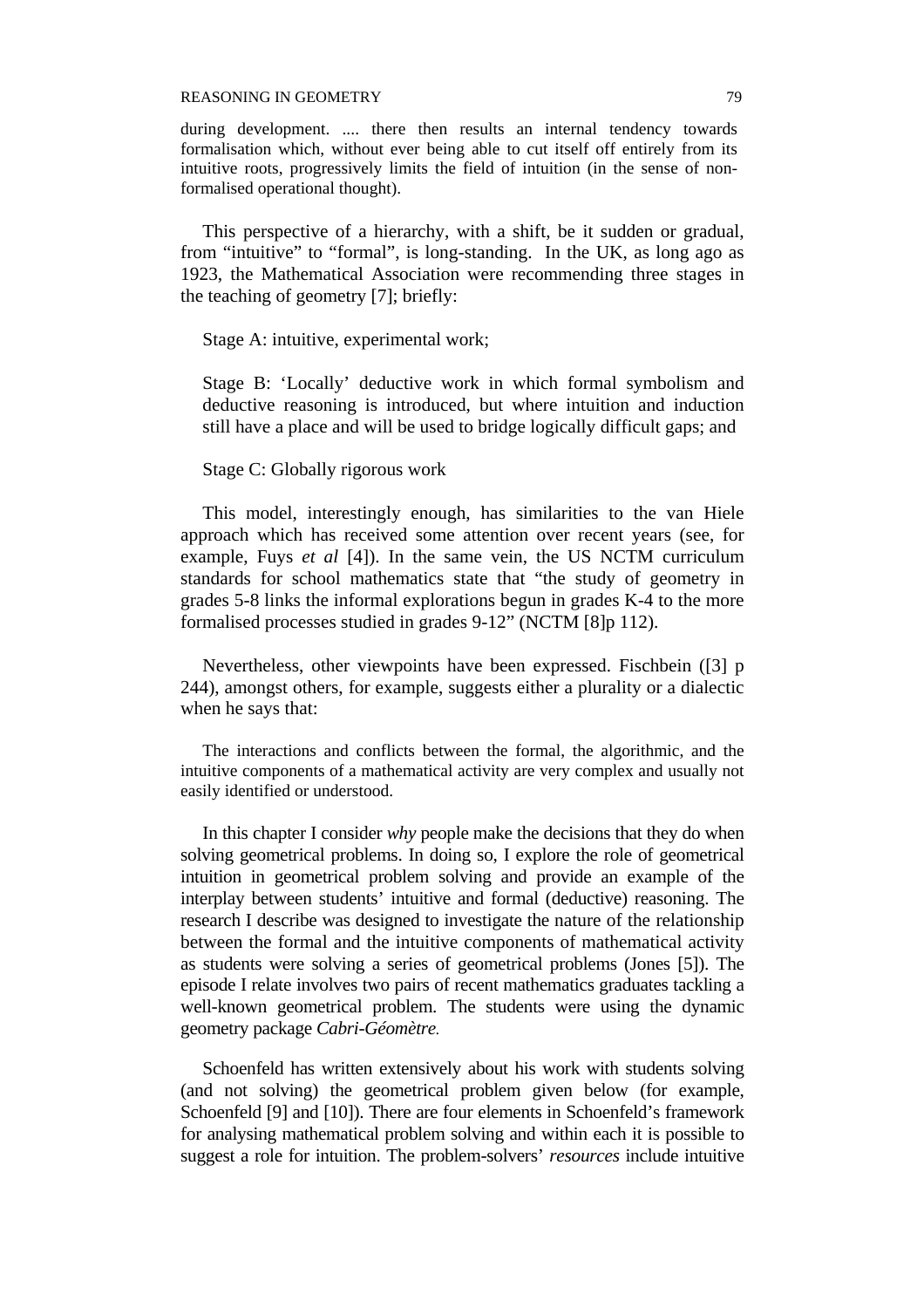knowledge, *heuristics* involve knowing when to use which strategy, *control* focuses on major decisions about what to do in a problem and *belief systems* shape cognition, even when the problem-solver is not consciously aware of holding those beliefs. A conclusion Schoenfeld reaches is that , rather than being disjoint, "a deductive approach to mathematical discovery .... and an empirical intuitive approach .. are in fact mutually reinforcing".

It is helpful, at this point, to give Fischbein's definition of *intuition* as a special type of cognition, characterised by self-evidence and immediacy, and with the following properties (Fischbein [2] p 43-56): *intrinsic certainty*, *perseverance*, *coerciveness, theory status, extrapolativeness, globality*, and *implicitness*. In Fischbein's view, intuitions are theories or coherent systems of beliefs. This conception has similarities to Cooney's [1] idea that the representation of an intuition is likened to a mini-theory, a model, which supports reaching a conclusion, with certainty, on the basis of incomplete information.

#### *Problem*

You are given two intersecting lines and a point P on one of them. Show how to construct a circle that is tangent to both lines and has P as its point of tangency to one of the lines.



Critical decisions in the solution of this problem are:

- 1. Constructing a perpendicular line through P
- 2. Constructing the angle bisector of the angle between the two intersecting lines **or** constructing a circle centred at the intersection and passing through P giving an intersection with the second line; a perpendicular line through this point intersects the perpendicular through P at the centre of the required circle.

One subject pair, both male and both with some experience of geometrical constructions, began by reproducing the problem diagram on the computer screen. Their first approach was to construct a circle with a centre chosen somewhere between the two intersecting lines, and with point P as the radius point. They then used the facility available with *Cabri* to drag the centre of the circle so that it appeared also to be tangential to the lower of the two intersecting lines. Though this gave them a solution,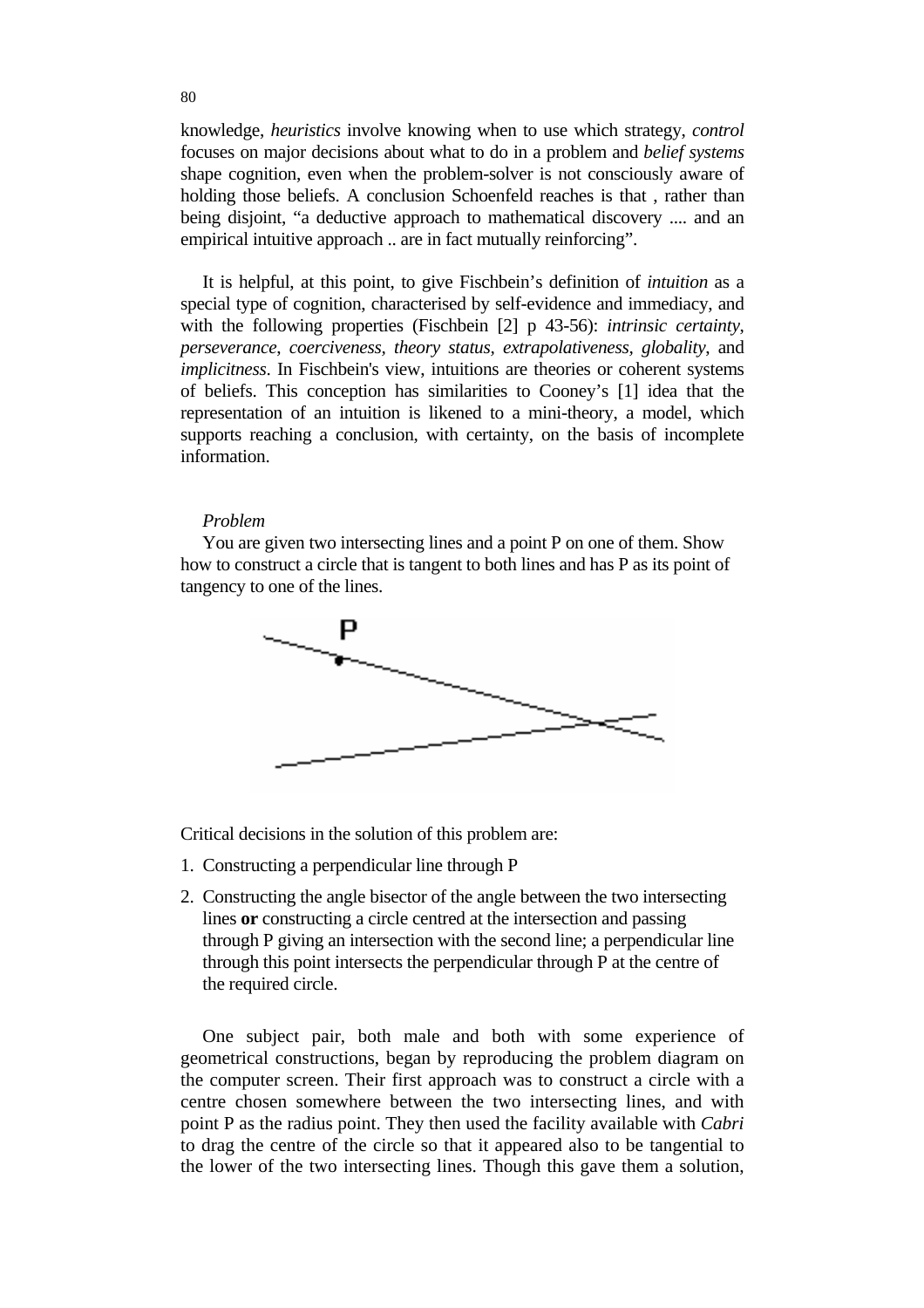they were not happy with this and searched for a way of being 'absolutely sure'.

Subject CR says "Well, the tangent is perpendicular to the line of radius, isn't it?" so they constructed a perpendicular line through P and constrained the centre of the circle to lie on this perpendicular. Then subject CR suggested that they construct a perpendicular line to the lower of the two intersecting lines and move it into the correct place. At this point, TC wonders if the centre of the circle lies on the bisector of the angle between the two intersecting lines. With that the problem was solved.

Another subject pair, one female (KH) and one male (KJ), both with some experience of geometrical constructions, used a similar approach. They began by creating the diagram for problem 1 and then proceeded to construct two perpendiculars, one through P and a second perpendicular to the lower of the two intersecting lines. As was suggested but never implemented by the first pair, this second perpendicular line was then dragged into place. At this point, KH says "I tell you the other thing we could do and that's bisect that angle to find out where they should cross". With that they too had solved the problem.

For both pairs whose methods are described here, once they had solved the problem, they discussed their solution method. This resulted in them drawing up an argument that would properly serve as a proof. In this way, the solution of the problem suggested the structure of a deductive proof. None of the pairs studied used the alternative method, suggested above, of constructing a circle centred at the intersection and passing through P giving an intersection with the second line. Then a perpendicular line through this point intersects the perpendicular through P at the centre of the required circle.

For pair 1, the suggestion to draw the angle bisector was made quite tentatively towards the end of their problem-solving attempt:

- TC: Yes ... Ah! Now would the centre of the circle lie .. I'm just thinking something slightly different now, because I'm just trying to think, there must be a way of securing the centre accurately .. and I'm thinking .. does the centre of the circle ..sit on the bisector of the angle that's made by those two lines ..
- For pair 2 the student was more certain

.

KH: I tell you the other thing we could do and that's to bisect that angle to find out where they should cross.

This is how the students accounted for their actions as they watched a video-recording of their problem-solving attempt later the same day. In the case of pair 1: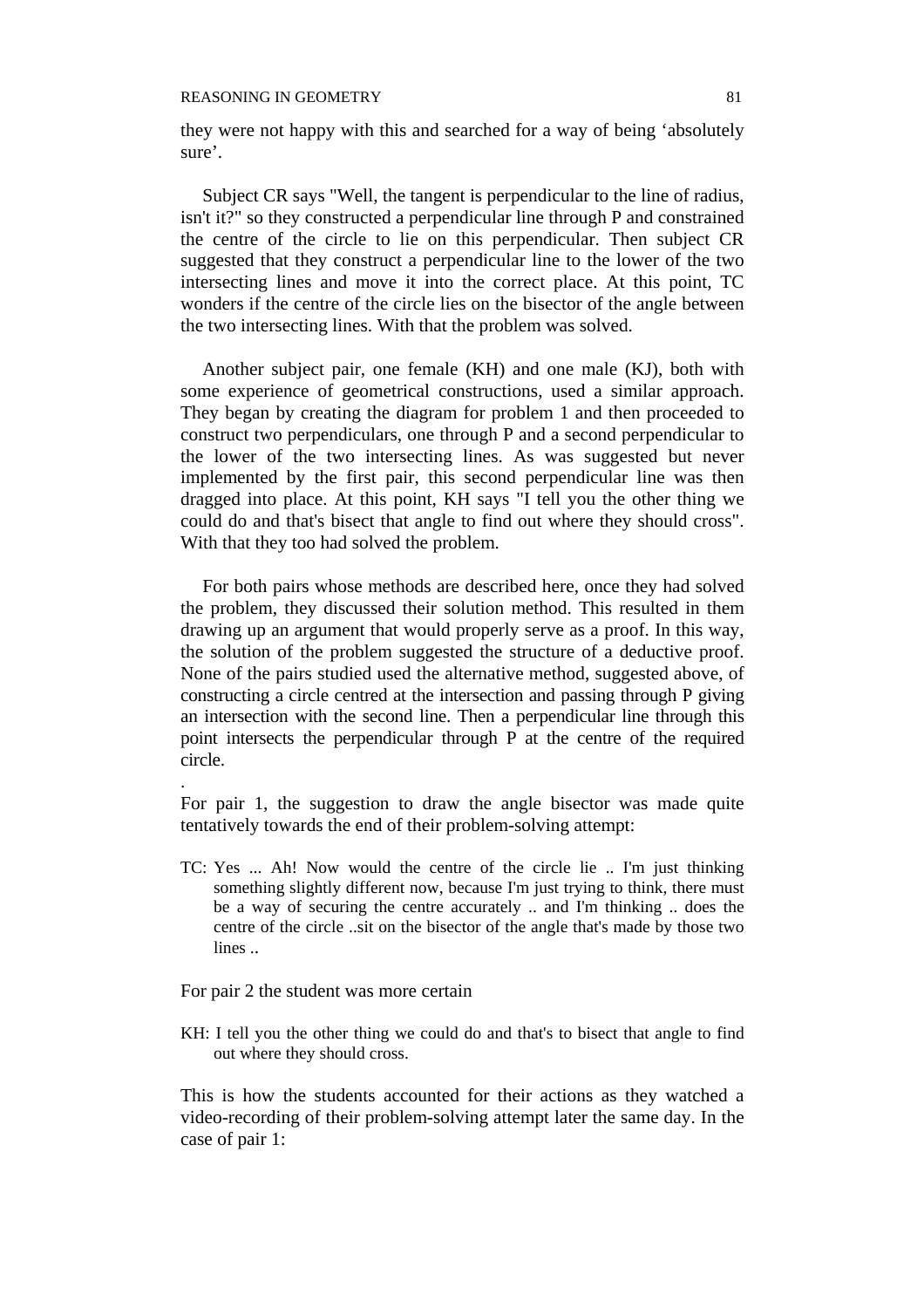TC: .. [long pause] .. well, partly previous knowledge. I wasn't .. completely sure. I wasn't saying `Oh, yes. This is what does happen'. I just had a sneaky feeling that we were missing something and I couldn't work out what it was, but I thought, well I'm sure the angle .. there must be some connection between the angle between the two lines and the centre [of the circle]. So, let's put the line in and see what happens.

 It turned out to be right, but it was just a sort of stab .. well, it wasn't a stab in the dark completely ...

I can't think why, but I was sure we should be bisecting the angle.

In the case of pair 2:

KH: Ohhh! .. [laughs] .. That's quite interesting because, maybe, .. the fact that there's a cross there [where the two perpendicular lines intersect `opposite' where the original two lines intersect actually encouraged me to think well. we need to know where the cross is going to be. Perhaps if we hadn't have drawn the other perpendicular it would not have come so quickly.

Looking at that picture now I think .. it's ..er .. er .. I mean just having that sort of cross there on the screen opposite the angle there, I mean, that just spells it out. I think perhaps that's why it just came so quickly.

In both cases the students had some difficulty explaining their actions (a well-established methodological issue). Nevertheless, both previous experience and the visual image appeared to play a part in determining the course of action they were suggesting. In this context, Fischbein says, "Experience is a fundamental factor in shaping intuitions" (Fischbein [2] p 85). However, Fischbein (*ibid*) then goes on to say that "There is little systematic evidence available supporting that view, i.e. evidence demonstrating that new intuitions can be shaped by practice". In terms of the visual image, Fischbein ([2] p. 103) claims that visualisation "is the main factor contributing to the production of the effect of immediacy". Fischbein then goes on to relate visualisation to the domain of mental models. The evidence available from this study supports Fischbein's views in the domain of solving geometrical problems.

Further analysis of the data from this study suggests that geometrical intuition has a role in the planning-implementation, and transition episodes of a problem-solving attempt (see Schoenfeld [9] p 292 for details of these episodes). In addition, it is possible to tentatively identify the following mechanisms as participating in the formation of the subject's geometrical intuitions: premature closure, primacy effect, factors of immediacy (particularly visualisation and anchoring), and factors of globality (see Fischbein [9] p 204-205 for an explanation of these mechanisms). However, because the analysis examined points of critical decision for the *successful* solution of the problem, instances of geometrical intuition may, inevitably, tend to form points of transition in the problem-solving process or occur during planning and implementing episodes. The analysis presented here does not consider how intuition may have led the subjects astray.

82